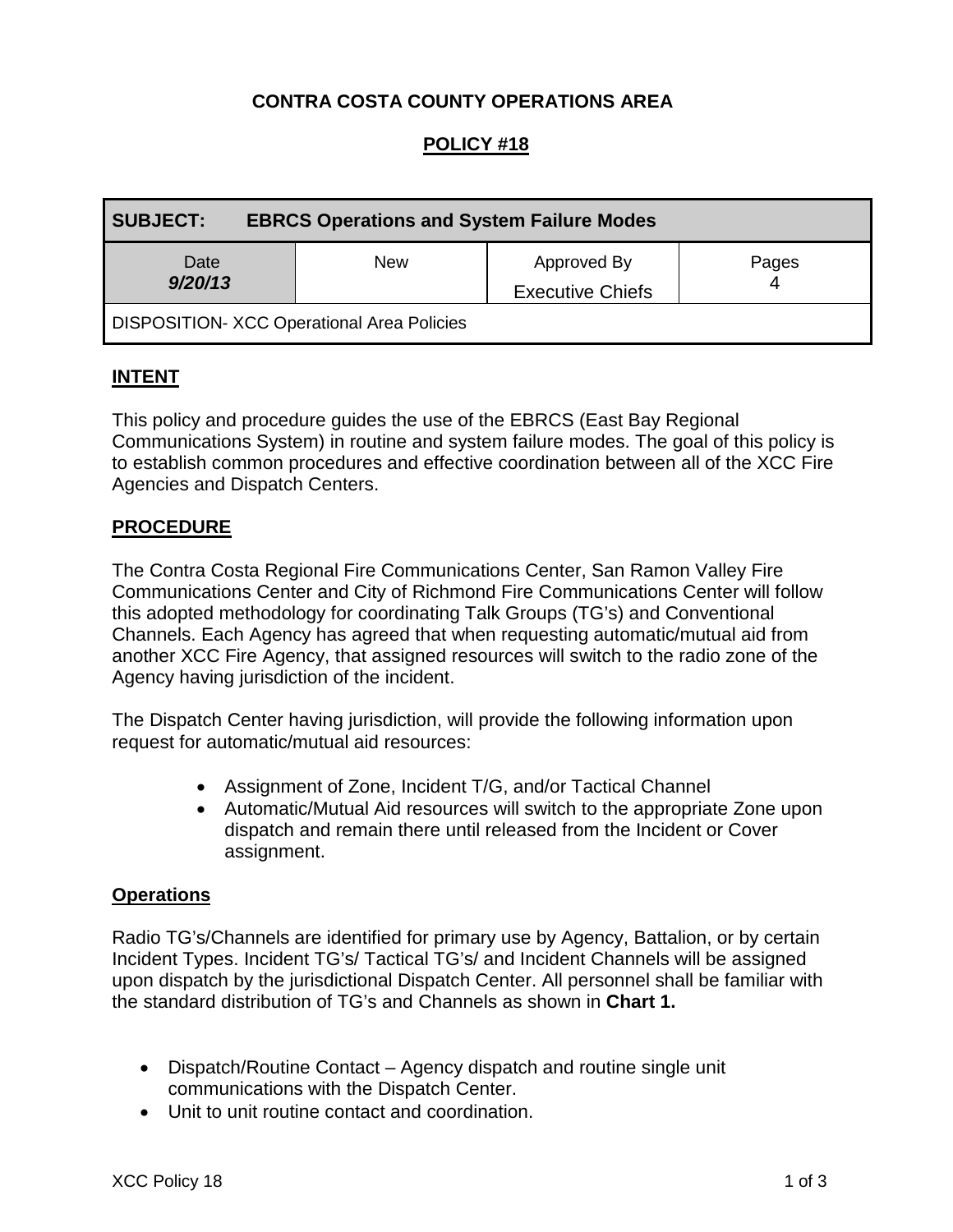- Primary Incident T/G's or Tactical Channels assigned upon dispatch to multi- unit responses.
- Alternate Tactical Additional Tactical T/G's or Channels for fire ground communications.
- Wildland Fire Incident Based on Agency policy, resources will be dispatched on their Primary Dispatch channel and switch to the Delta/VHF Zone when responding to Wildland Fire Incidents in Local Response Areas, Mutual Threat Zones, or State Responsibility Areas.

| Battalion 1 & 2 (CON)            | <b>Dispatch/Routine Contact</b>            | <b>B1</b>                      |
|----------------------------------|--------------------------------------------|--------------------------------|
| Battalion 1& 2 (CON)             | Routine Unit to Unit Communications        | <b>B2</b>                      |
| Battalion 1& 2 (CON)             | <b>Primary Incident TG</b>                 | <b>B3 &amp; B10</b>            |
| Battalion 1 & 2 (CON)            | <b>Primary Command</b>                     | B4 & B9                        |
| Battalion 1 & 2 (CON)            | <b>Alternate Tactical</b>                  | B5, VFIRE 22, & B14            |
| <b>Battalion 3 (SRM)</b>         | <b>Dispatch/Routine Contact</b>            | А1                             |
| Battalion 3 (SRM)                | <b>Primary Tactical</b>                    | A5 & A7                        |
| Battalion 3 (SRM)                | <b>Primary Command</b>                     | A5 & A2                        |
| Battalion 3 (SRM)                | <b>Alternate Tactical</b>                  | A6, A8, & A14                  |
| <b>Battalion 4 (MOR)</b>         | <b>Dispatch/Routine Contact</b>            | <b>B1</b>                      |
| Battalion 4 (MOR)                | Routine Unit to Unit Communications        | <b>B2</b>                      |
| Battalion 4 (MOR)                | Primary Incident T/G                       | B6 & B10                       |
| Battalion 4 (MOR)                | <b>Primary Command</b>                     | <b>B7 &amp; B9</b>             |
| Battalion 4 (MOR)                | <b>Alternate Tactical</b>                  | B5, VFIRE 22, & B14            |
| <b>Battalion 5 (CCE)</b>         | <b>Dispatch/Routine Contact</b>            | C <sub>1</sub>                 |
| Battalion 5 (CCE)                | Routine Unit to Unit Communications        | C <sub>2</sub>                 |
| Battalion 5 (CCE)                | Primary Incident T/G                       | C6 & C10                       |
| Battalion 5 (CCE)                | <b>Primary Command</b>                     | C7 & C9                        |
| Battalion 5 (CCE)                | <b>Alternate Tactical</b>                  | C8, VFIRE 22, & C14            |
| <b>Battalion 6 (RMD/ECR)</b>     | <b>Dispatch/Routine Contact</b>            | F <sub>1</sub>                 |
| Battalion 6 (RMD/ECR)            | Primary Incident T/G                       | F <sub>2</sub>                 |
| Battalion 6 (RMD/ECR)            | <b>Primary Command</b>                     | F <sub>3</sub>                 |
| Battalion 6 (RMD/ECR)            | <b>Alternate Tactical</b>                  | F5, F6, F14, & F15             |
| <b>Battalion 7 (CON/POE/RDO)</b> | <b>Dispatch/Routine Contact</b>            | E1                             |
| Battalion 7 (CON/POE/RDO)        | Routine Unit to Unit communications        | E2                             |
| Battalion 7 (CON/POE/RDO)        | Primary Incident T/G                       | E3 & E10                       |
| Battalion 7 (CON/POE/RDO)        | <b>Primary Command</b>                     | E4 & E9                        |
| Battalion 7 (CON/POE/RDO)        | <b>Alternate Tactical</b>                  | E5, VFIRE 22, & E14            |
| <b>Crockett-Carquinez FPD</b>    | <b>Dispatch/Routine Contact</b>            | <b>E1</b>                      |
| Crockett-Carquinez FPD           | Routine Unit to Unit Communications        | E2                             |
| Crockett-Carquinez FPD           | Primary Incident T/G                       | E6, E10                        |
| Crockett-Carquinez FPD           | <b>Primary Command</b>                     | E7, E9                         |
| Crockett-Carquinez FPD           | <b>Alternate Tactical</b>                  | E5, VFIRE 22, &, E14           |
| <b>Battalion 8 (CON)</b>         | <b>Dispatch/Routine Contact</b>            | C <sub>1</sub>                 |
| Battalion 8 (CON)                | <b>Routine Unit to Unit Communications</b> | C <sub>2</sub>                 |
| Battalion 8 (CON)                | Primary Incident T/G                       | C3, C10                        |
| Battalion 8 (CON)                | <b>Primary Command</b>                     | C4, C9                         |
| Battalion 8 (CON)                | <b>Alternate Tactical</b>                  | C5, VFIRE 22, & C14            |
| <b>Wildland Fire (XCC)</b>       | <b>Primary Dispatch/Command</b>            | Delta Zone- VXCC C1            |
|                                  |                                            | <b>&amp; CDF C1T1</b>          |
| Wildland Fire (XCC)              | <b>Primary Tactical</b>                    | CDF T2 & CDF T9                |
| Wildland Fire (XCC)              | <b>Alternate Tactical</b>                  | <b>VFIRE 22, CDF T6, &amp;</b> |
|                                  |                                            | <b>VFIRE 23</b>                |

# **Chart 1** Standard Radio Talk Group/Channel Functions

٦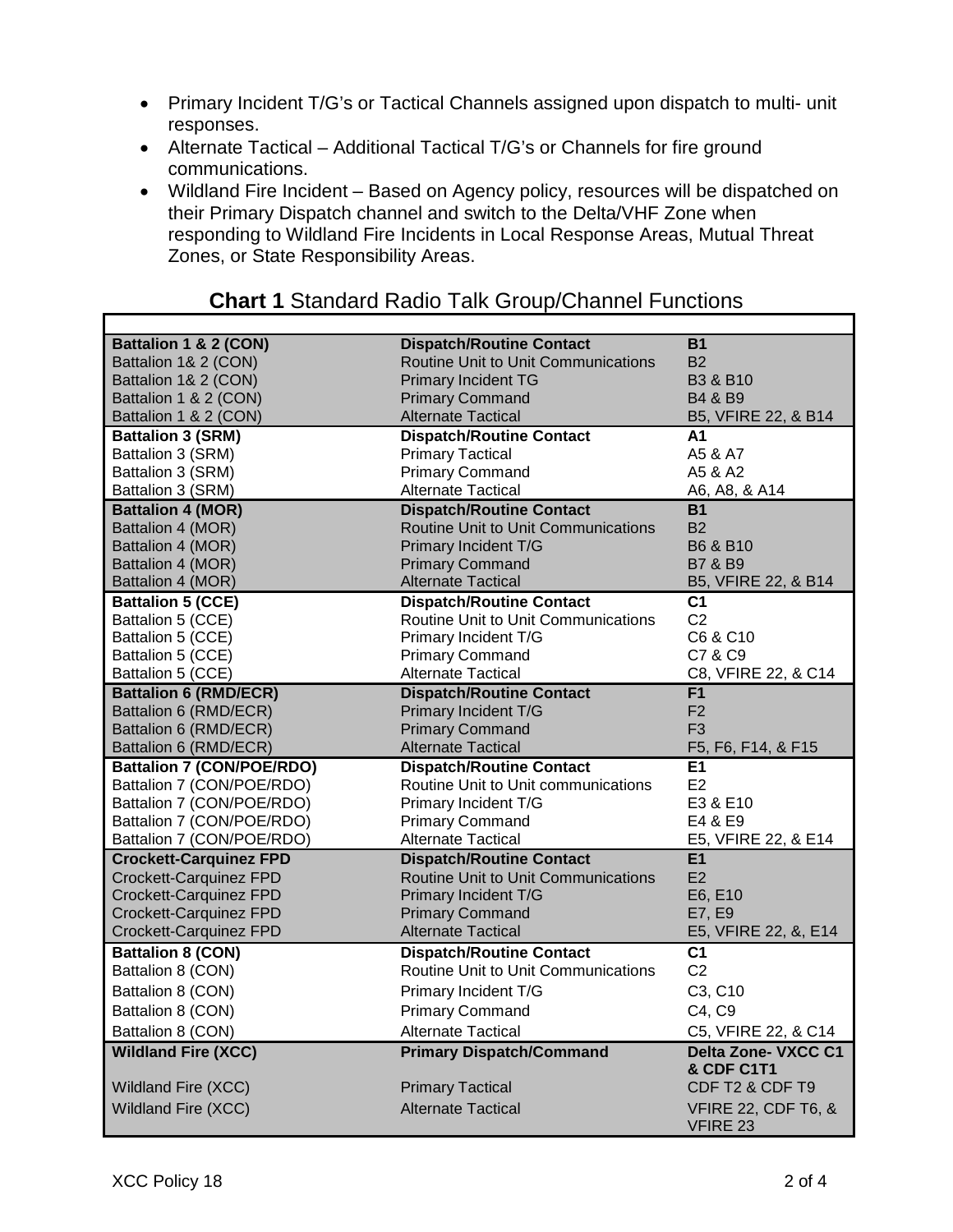## **Failure Modes**

EBRCS failures may occur due to software problems or equipment failures. Additionally, storms, earthquakes, vandalism, and other events can damage system equipment and support. Radio operations under the most significant failure modes are described below.

All system failures create increased demand for radio air time on the available TG/Channel (s), as well as limitations in power and coverage. Radio discipline must be maintained at a high level. Radio use will be limited to emergency Incidents and resource coordination communications only during Fail-Soft and System Failure conditions.

### **No-Comms:**

- Event: An indication that there is imbalance between transmit /receive capability of the radio and that communications might not be reliable. During this condition, the radio is unable to receive radio traffic. The radio will emit "Audible warning tone" and flash red "No Comms".
- Action: This condition will sometimes resolve with no intervention. If it doesn't, the user can change talk groups or push the PTT button to resolve this condition.

### **Out of Range:**

- Event: Radio has lost contact with the trunk system repeater. The radio will emit a tone and displays red screen "OUT RNG". Out of range situations can involve small or large areas on an incident.
- Action: Specific procedures to address out of range conditions are outlined in XCC Policy #19, EBRCS Fire Ground Emergency Communications.

#### **Site Trunking**:

Center's direction

Event: Failure of one or more transmitter sites in a trunked cell. Radio displays "SITE TRUNKING". Reduced signal coverage in the cell. Action: Remain on current assigned channel. Follow your Communications

#### **Fail-soft :**

- Event: Trunked cell cannot perform trunked functions. Radio displays "Fail Soft" Radios operate on conventional (single channel) repeater. Limited frequencies and sharing of available air time with other agencies. Action: Radios will revert to a pre-determined channel. No user intervention is
- needed. Follow your Communication Center's direction